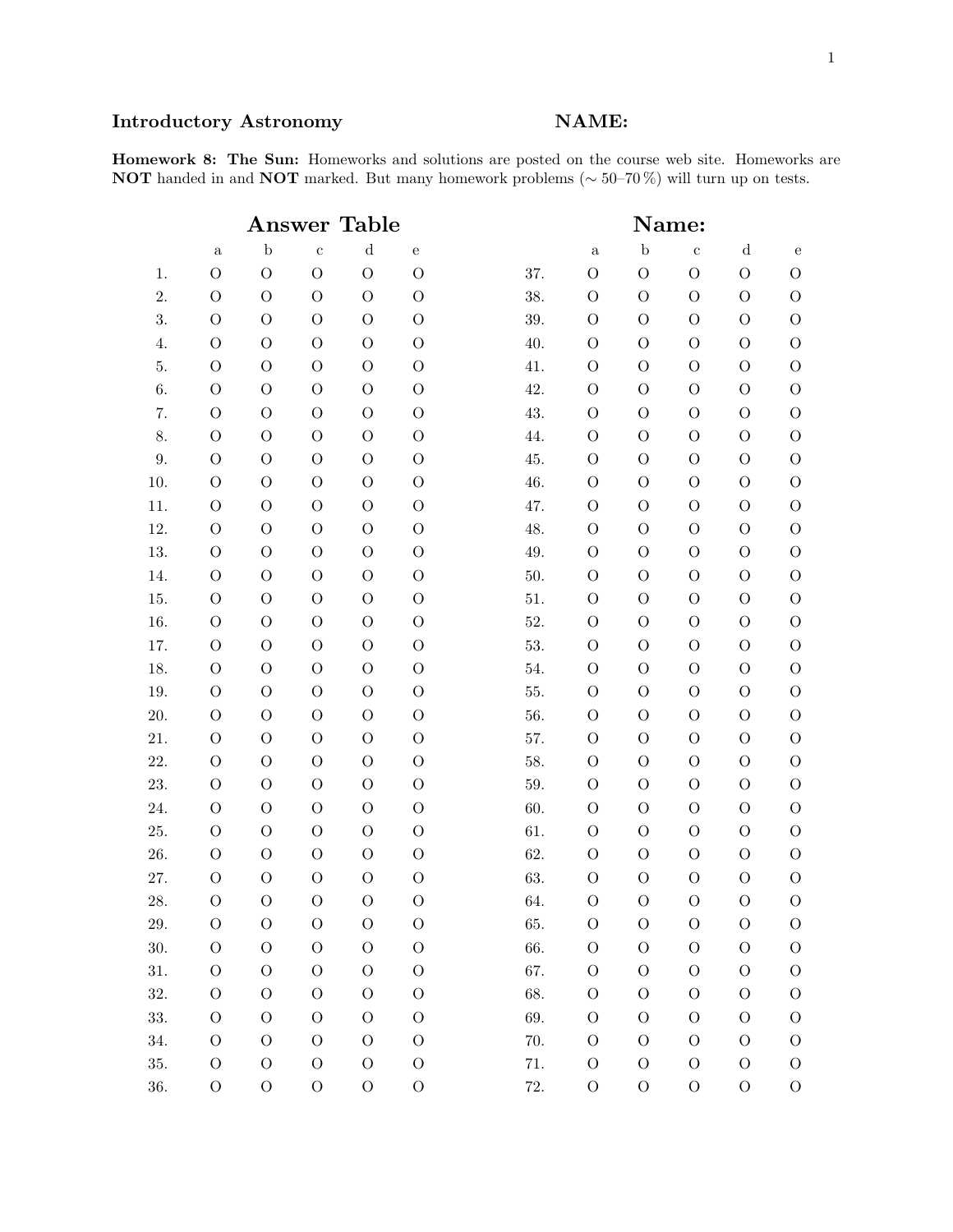001 qmult 00007 1 4 1 easy deducto-memory: reading done 2

1. Did you complete reading the Introductory Astronomy Lecture before the SECOND DAY on which the lecture was lectured on in class?

a) YYYessss! b) Jawohl! c) Da! d) Sí, sí. e) OMG no!

SUGGESTED ANSWER:  $(a),(b),(c),(d)$ 

Wrong answers:

e) As Lurch would say AAAARGH.

Redaction: Jeffery, 2008jan01

008 qmult 00200 1 4 3 easy deducto-memory: Sun diameter

2. The diameter of the Sun is about:

a) 1 Earth diameter. b) 30 Earth diameters. c) 109 Earth diameters. d) 1 astronomical unit. e) 1 light-year.

SUGGESTED ANSWER: (c) Ni-117 gives 109 Earth diameters and that sounds about right.

#### Wrong answers:

- a) This would make the Sun the same size as the Earth.
- d) This would make the Sun's surface extend right to Earth's orbit.

Redaction: Jeffery, 2001jan01

008 qmult 00220 1 4 3 easy deducto-memory: solar luminosity

Extra keywords: CK-262,266

3. The solar luminosity is  $L_{\odot}$  is:

a) 100 W. b)  $3.846 \times 10^{-26}$  W. c)  $3.846 \times 10^{26}$  W. d)  $1.496 \times 10^{11}$  m. e)  $6.9599 \times 10^8$  m.

#### SUGGESTED ANSWER: (c)

#### Wrong answers:

- a) An incandescent light in your room has the same luminosity as the Sun.
- d) This is the astronomical unit. The meter unit should be a clear giveaway.
- e) This is the solar radius to the photosphere. The meter unit should be a clear giveaway.

Redaction: Jeffery, 2001jan01

008 qmult 00230 1 1 5 easy memory: Sun photosphere temperature

4. The temperature of the solar photosphere is about:

a)  $300 \text{ K}$ . b)  $600 \text{ K}$ . c)  $273 \text{ K}$ . d)  $40000 \text{ K}$ . e)  $6000 \text{ K}$ .

SUGGESTED ANSWER: (e)

#### Wrong answers:

c) This is the freezing temperature of water.

Redaction: Jeffery, 2001jan01

008 qmult 00250 1 4 4 easy deducto-memory: solar constant defined

5. "Let's play Jeopardy! For \$100, the answer is: It is the electromagnetic radiation energy per unit time per unit area from the Sun at 1 astronomical unit from the Sun."

What is the solar , Alex?

a) wind b) variable c) eclipse d) constant e) Sun

# SUGGESTED ANSWER: (d)

#### Wrong answers:

b) Since the solar constant does actually vary a bit, "solar variable" might be a better name.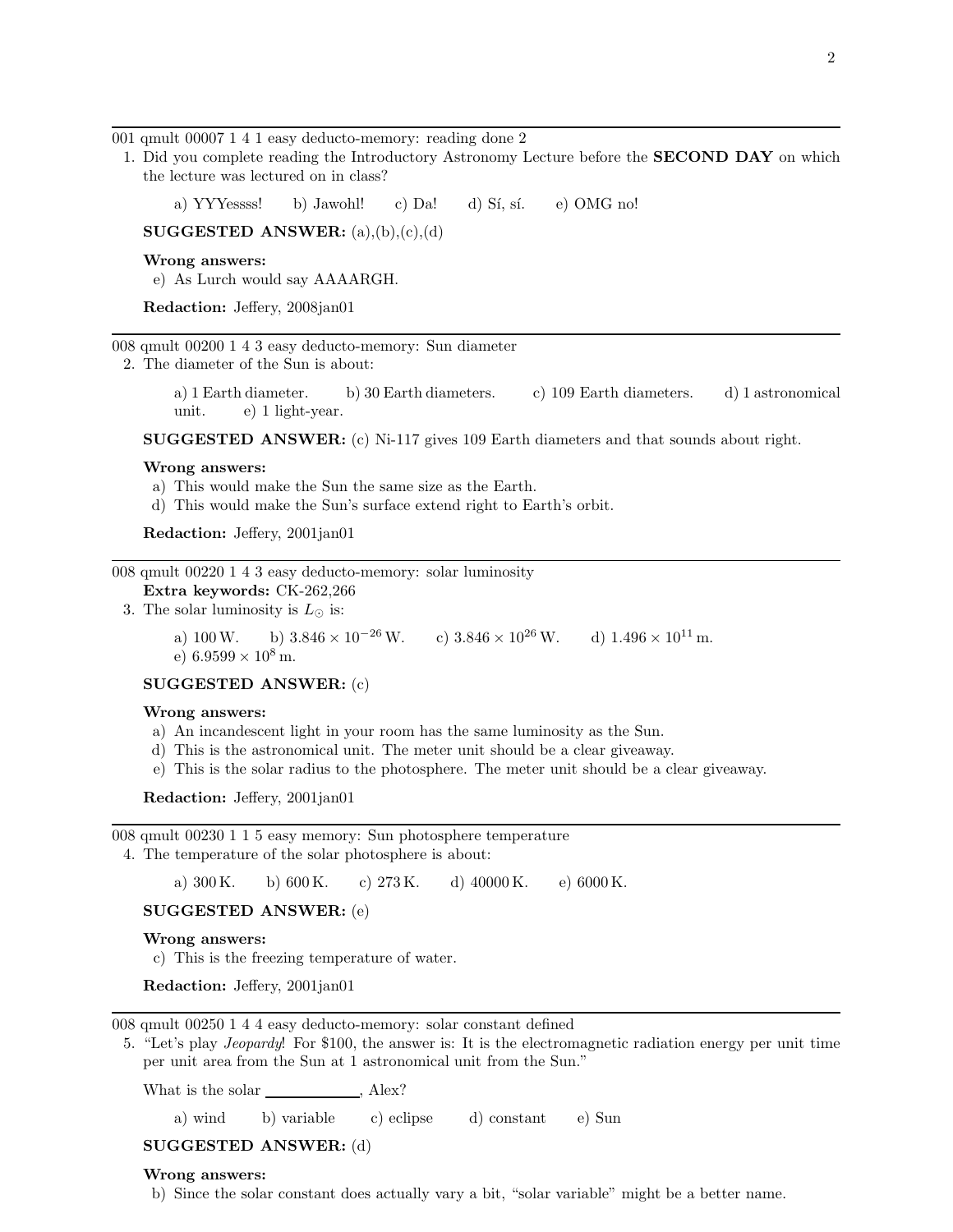e) As Lurch would say: "Aaaarh."

Redaction: Jeffery, 2001jan01

008 qmult 00252 1 1 1 easy memory: solar constant value

6. The solar constant (i.e., the electromagnetic radiation energy per unit time per unit area from the Sun at 1 astronomical unit from the Sun) is:

a)  $1367.6 \,\mathrm{W/m^2}$ . b)  $1000.00 \,\mathrm{W/m^2}$ . c) 0. d)  $-1367.6 \,\mathrm{W/m^2}$ . . e) infinite.

SUGGESTED ANSWER: (a)

# Wrong answers:

- b) Doesn't this seem suspiciously round and precise for a physical variable that has not be defined to be round and precise.
- e) As Lurch would say: "Aaaarh."

Redaction: Jeffery, 2001jan01

# 008 qmult 00256 2 5 5 moderate thinking: solar constant and light bulbs

7. The solar constant (i.e., the electromagnetic radiation energy per unit time per unit area from the Sun at 1 astronomical unit from the Sun) is about 1367.6 watts per square meter. If you were at 1 astronomical unit from the Sun in space and had a square kilometer of solar panels (of  $100\%$  efficiency), how many 100 watt light bulbs could you run on solar power?

a) 100 watts. b) 1000. c) 1367.6. d)  $1.3676 \times 10^{11}$ . e)  $1.3676 \times 10^7$ .

SUGGESTED ANSWER: (e)

Behold:

$$
1367.6 \, \mathrm{W/m^2} \times \left(\frac{10^3 \, \mathrm{m}}{1 \, \mathrm{km}}\right)^2 \left(\frac{1 \, \mathrm{light \, \, bulb}}{100 \, \mathrm{W}}\right) = 1.3676 \times 10^7 \, \mathrm{light \, \, bulbs/km^2} \; .
$$

## Wrong answers:

- a) Wrong number, wrong units.
- d) This is obtained by multiplying by 100, not dividing by 100.

Redaction: Jeffery, 2001jan01

008 qmult 00300 1 4 5 easy deducto-memory: interior of Sun specified

# Extra keywords: CK-263,267-4

8. "Let's play Jeopardy! For \$100, the answer is: This astrophysical body has three main interior layers: 1) a core (in which thermonuclear reactions occur) that extents out to about 25 % of the body's radius; 2) a radiative transfer zone which extends  $\text{OUT}$  to about 71% of the body's radius; 3) a convective zone that extends **FROM** about 71% of the body's radius to the body's surface."

What is , Alex.

a) the Moon b) Venus c) the Milky Way d) the Earth e) the Sun

SUGGESTED ANSWER: (e) See Cox-342.

#### Wrong answers:

a) No. It's not the Moon.

Redaction: Jeffery, 2001jan01

008 qmult 00310 1 4 3 easy deducto-memory: radiative transfer in Sun

9. Out to about 71 % of the Sun's radius, the dominant energy transfer mechanism is:

a) electron conduction. b) neutrino transfer. c) radiative transfer (i.e., transfer by electromagnetic radiation). d) convection. e) an explosive shock wave.

**SUGGESTED ANSWER:** (c) This is energy transfer by EMR. Cox-342 and CM-243 say 71  $\%$ which agrees with older references.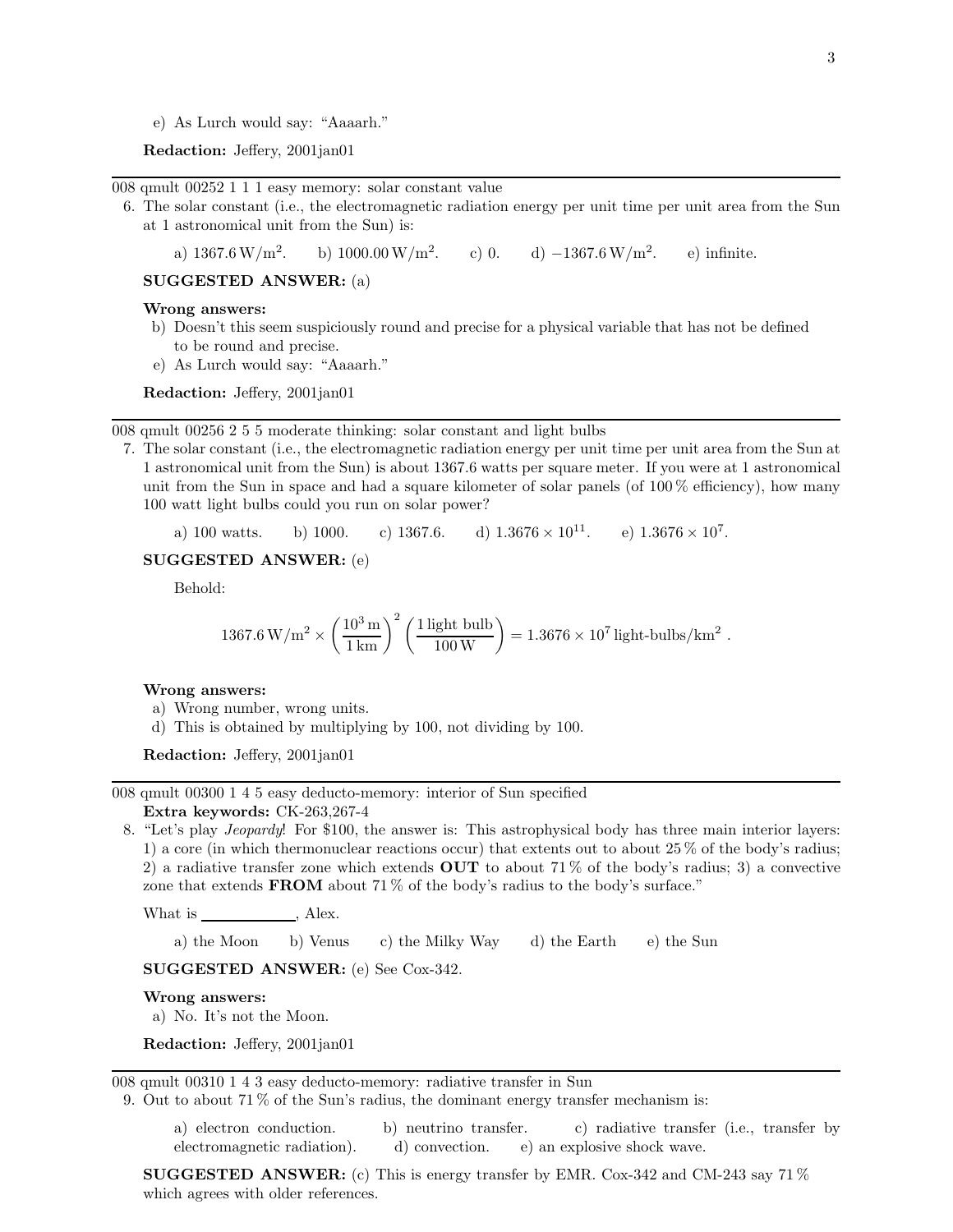#### Wrong answers:

- a) This is important in metals.
- b) This is important during the core collapse phase of supernovae
- e) This is important during the explosion phase of supernovae.

Redaction: Jeffery, 2001jan01

008 qmult 00410 1 1 5 easy memory: solar photosphere explained

Extra keywords: this question is specialized for the Sun

- 10. Why can't we see deeper into the Sun than the photosphere?
	- a) Line spectra overlap too severely at deeper layers.
	- b) The question is absurd. We see right through the photosphere to the bottom of the convection layer.
	- c) The question is absurd. Solar flares prevent any observation deeper than the chromosphere.
	- d) Radiation from deeper layers escapes too easily.
	- e) Radiation from deeper layers is absorbed before it can escape the Sun.

SUGGESTED ANSWER: (e) The students should know the answer even if they don't know what a solar flare or convection layer is.

# Wrong answers:

b) I don't think the question is absurd.

Redaction: Jeffery, 2001jan01

008 qmult 00450 2 1 3 moderate memory: solar granule

- 11. A granule is:
	- a) a kind of cereal.
	- b) a grain of dust.
	- c) the top of a rising current of HOT gas in the Sun. Granules are seen in the solar photosphere. They last about 10 minutes and then lose their identity with their surroundings. The risen gas COOLS and then sinks.
	- d) the top of a rising current of COLD gas in the Sun. Granules are seen in the solar photosphere. They last about 10 minutes and then lose their identity with their surroundings. The risen gas HEATS up and then sinks.
	- e) a solar flare by another name.

## SUGGESTED ANSWER: (c)

If one remembers that granules are in the Sun then two answers are ruled out. Cox-364 confirms that the mean lifetime of granules is 10 minutes.

# Wrong answers:

- d) Rising matter in convection is hot.
- e) A rather stupid synonym if it were true.

Redaction: Jeffery, 2001jan01

008 qmult 00510 1 4 3 easy deducto-memory: five Sun outer layers 1

12. The five outermost layers of the Sun (defining layers of the Sun generously) can be labeled:

- a) convection zone, photon, chromosome, coronation street, and solar sail.
- b) convection zone, photosphere, chromosphere, corona, and solar sail.
- c) convection zone, photosphere, chromosphere, corona, and solar wind.
- d) convection zone, photon, chromosome, corona, and glabron.
- e) construction zone, photosphere, chromosphere, corona, and glabron.

# SUGGESTED ANSWER: (c)

#### Wrong answers:

- a) You've got to be kidding.
- b) Not solar sail.
- d) A glabron is a nonce word meaning hairless particle. Just in case you needed to know.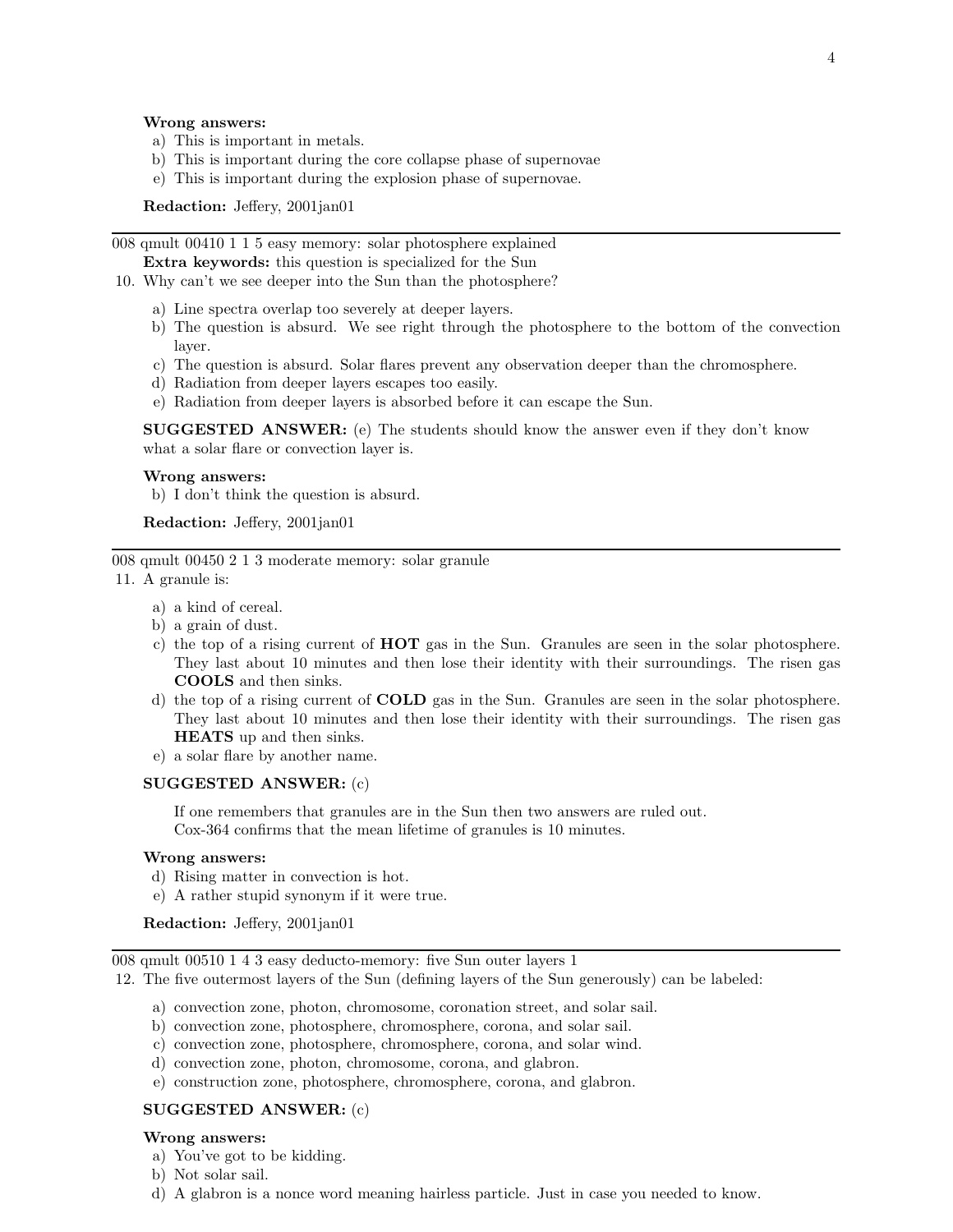e) Construction zones are on Earth, cowboy.

## Redaction: Jeffery, 2001jan01

008 qmult 00514 1 4 1 easy deducto-memory: two of five Sun outer layers 3

13. Two of the five outermost layers of the Sun (defining layers of the Sun generously) are:

a) photosphere and chromosphere. b) carnation and corona. c) corona and paloma. d) rio and sands. e) chromosphere and Asteroid Belt.

## SUGGESTED ANSWER: (a)

#### Wrong answers:

d) Rio and sands? This is the Las Vegas answer.

Redaction: Jeffery, 2001jan01

008 qmult 00710 1 1 4 easy memory: corona visible to naked eye

14. The corona of the Sun is only visible to the naked eye:

a) at sunset. b) when the Moon is a crescent in the western sky. c) during partial solar eclipses. d) during total solar eclipses. e) when the Sun is below the horizon.

SUGGESTED ANSWER: (d)

Wrong answers:

c) Well no.

Redaction: Jeffery, 2001jan01

008 qmult 00750 2 3 3 moderate math: corona extent and Mercury

15. The solar corona has no sharp boundary, but it has been traced out to about 30 solar radii. The Sun's equatorial radius is  $6.96342 \times 10^8$  m and the astronomical unit in meters is  $1.49597870700 \times 10^{11}$  m. How far has the corona been traced out in astronomical units and does this trace of the corona reach to the orbit of Mercury which has a mean radius of 0.38709893 AU?

a) 0.387 AU and yes. b) 0.14 AU and yes. c) 0.14 AU and no. d) 0.387 AU and no. e) 1 AU and yes/no.

# SUGGESTED ANSWER: (c)

Se-151 gives  $30 R_{\odot}$  as the record for tracing the corona. See Cox-12 for the Sun's radius and the astronomical unit and Cox-294 for Mercury's orbital radius.

Behold:

$$
R_{\text{corona}} \approx 30 R_{\odot}
$$
  
\n
$$
\approx 30 R_{\odot} \times \left(\frac{6.96342 \times 10^8 \text{ m}}{R_{\odot}}\right) \left(\frac{1 \text{ AU}}{1.49597870700 \times 10^{11} \text{ m}}\right)
$$
  
\n
$$
\approx 0.14 \text{ AU}.
$$

So the corona according to the given radius does not reach to Mercury at 0.38709893 AU from the Sun.

Fortran Code

```
print*
         rsun=6.95508d+8 ! Cox mean radius, equatorial radius
6.96342(65)e+8 m https://en.wikipedia.org/wiki/Sun
         au=1.49597870700d+11 ! Cox-12
https://en.wikipedia.org/wiki/Astronomical_unit defined value
         rsunau=rsun/au
         rcorona=30.d0*rsunau
         print*,'rsunau,rcorona'
         print*,rsunau,rcorona
   ! 4.64918382023468170E-003 0.13947551460704044
```